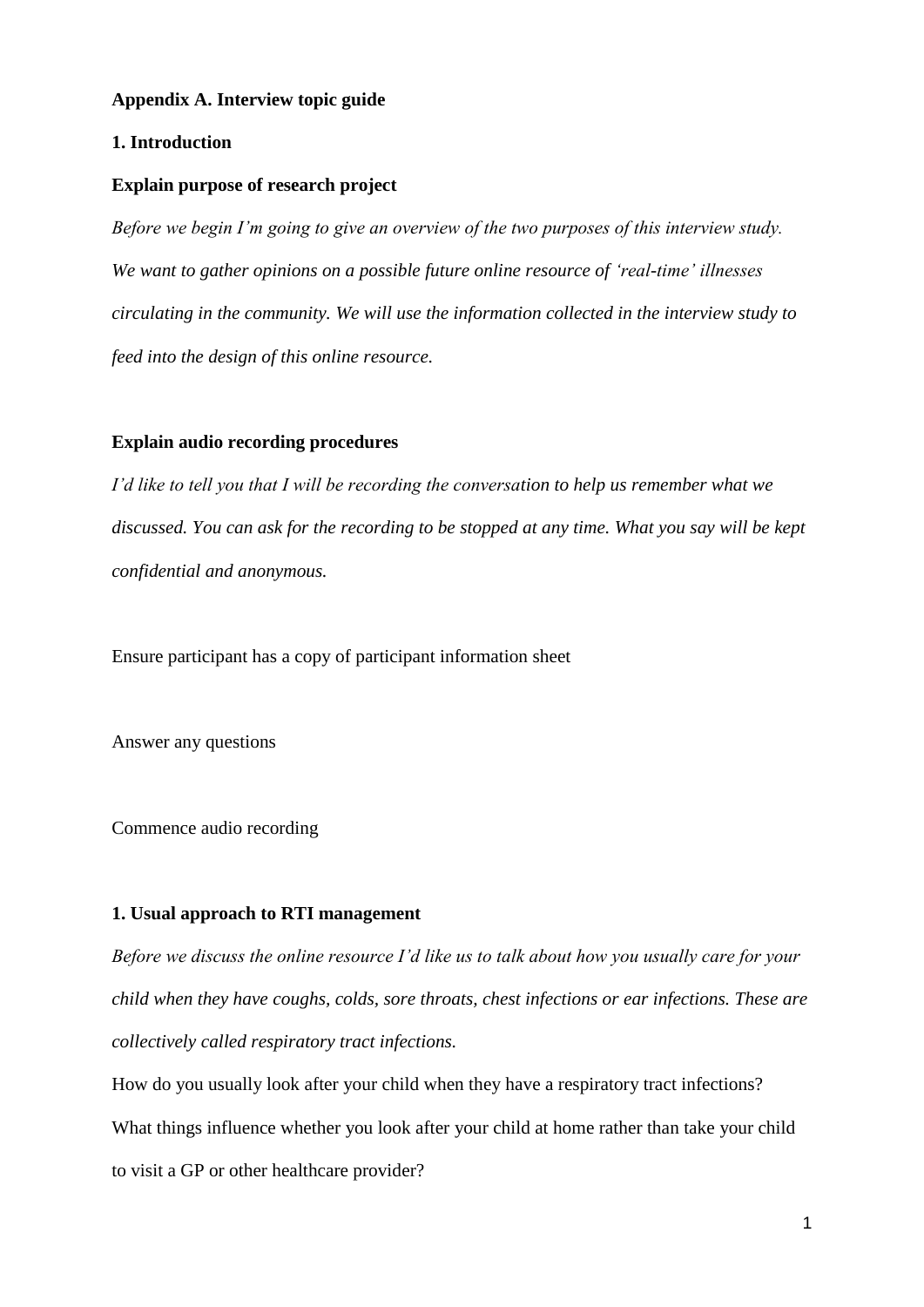What things influence whether you take your child to visit a GP or other healthcare provider? How easy or difficult do you find deciding when to take your child to a GP or other healthcare provider?

### *PROMPTS*

Physical capability

Parent fatigue

## Psychological capability

Knowledge/understanding of AMR Knowledge of infections & key symptoms (i.e. what to look for in sick child) Self-care knowledge

## Social opportunity

Real or perceived pressure/expectations from others to visit GP Real or perceived norms about other parents visiting GP Antibiotic prescription provided previously for similar symptoms

#### Physical opportunity

Care alternatives/requirement to work or care for other children Requirement for child to be attending school/other commitments Availability of self-care tools (e.g. medication, thermometer)

#### Motivation

Habit of visiting GP for similar symptoms Anxiety about child being ill/failing to recognise serious illness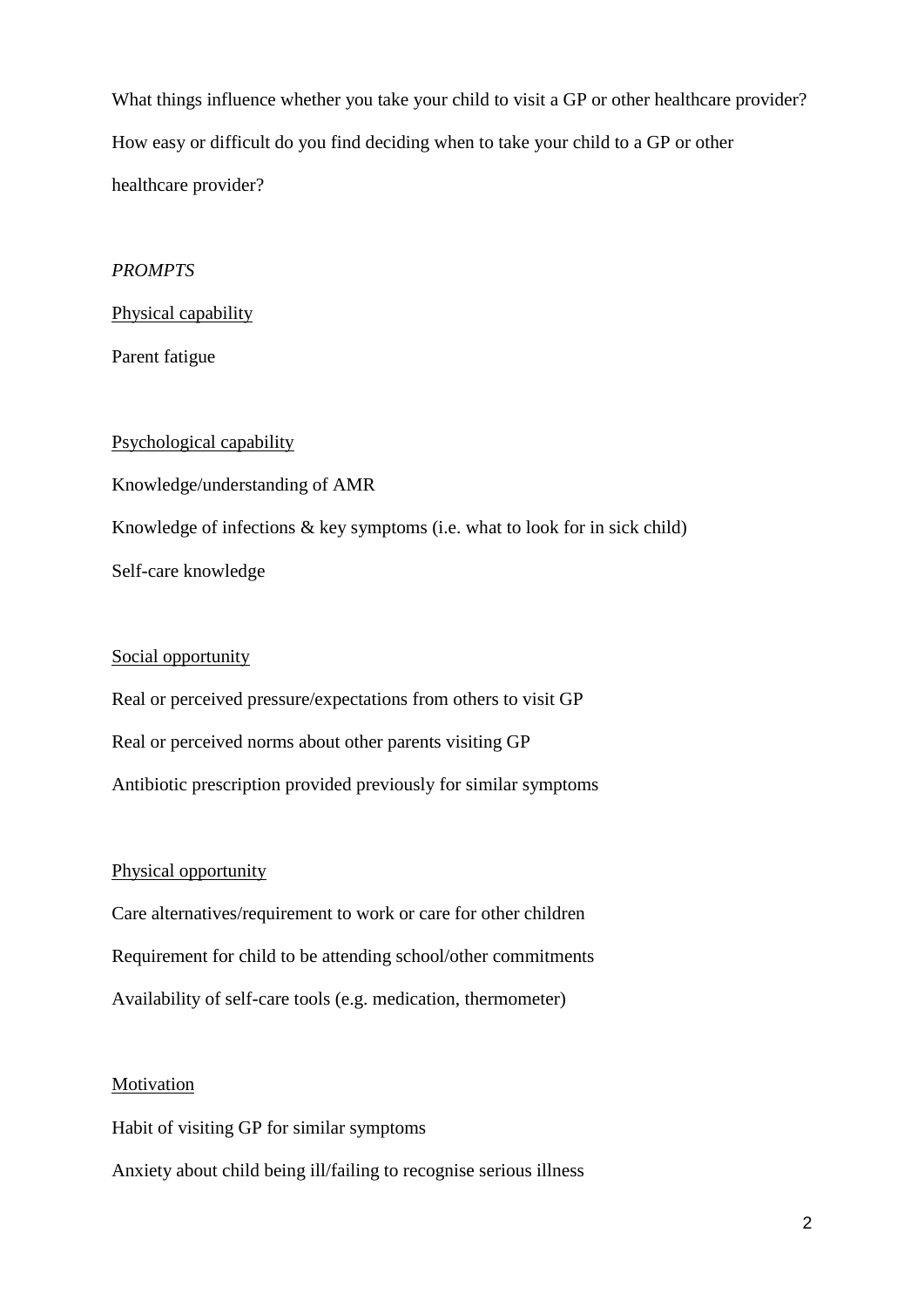Desire to ease child's symptoms

Desire to be back at work/other commitments Attributing recovery from previous self-limiting illnesses to antibiotics Beliefs about AMR Perceived risk of serious consequences if GP advice not sought Belief that duty to care to one's own child outweighs duty of care to the greater good Trust in online information Not wanting to waste the GPs time – fear of looking silly for taking child to GP

Where do you seek information or guidance on how to look after your child when they have an respiratory tract infections?

# PROMPTS

Online information

Friends and family

Healthcare professionals

For what reasons do you choose these sources of information?

Is there any other information you would like to know when your child has a respiratory tract infections which is currently unavailable?

## **2. Perceived value and acceptability of online intervention**

*The second set of questions are about a possible future online resource of 'real-time' viral illnesses circulating in the community which parents and GPs could access. You may be given access to the online resource using a log-in username and password. Alongside this information researchers at the University of Bristol have developed a website to help parents*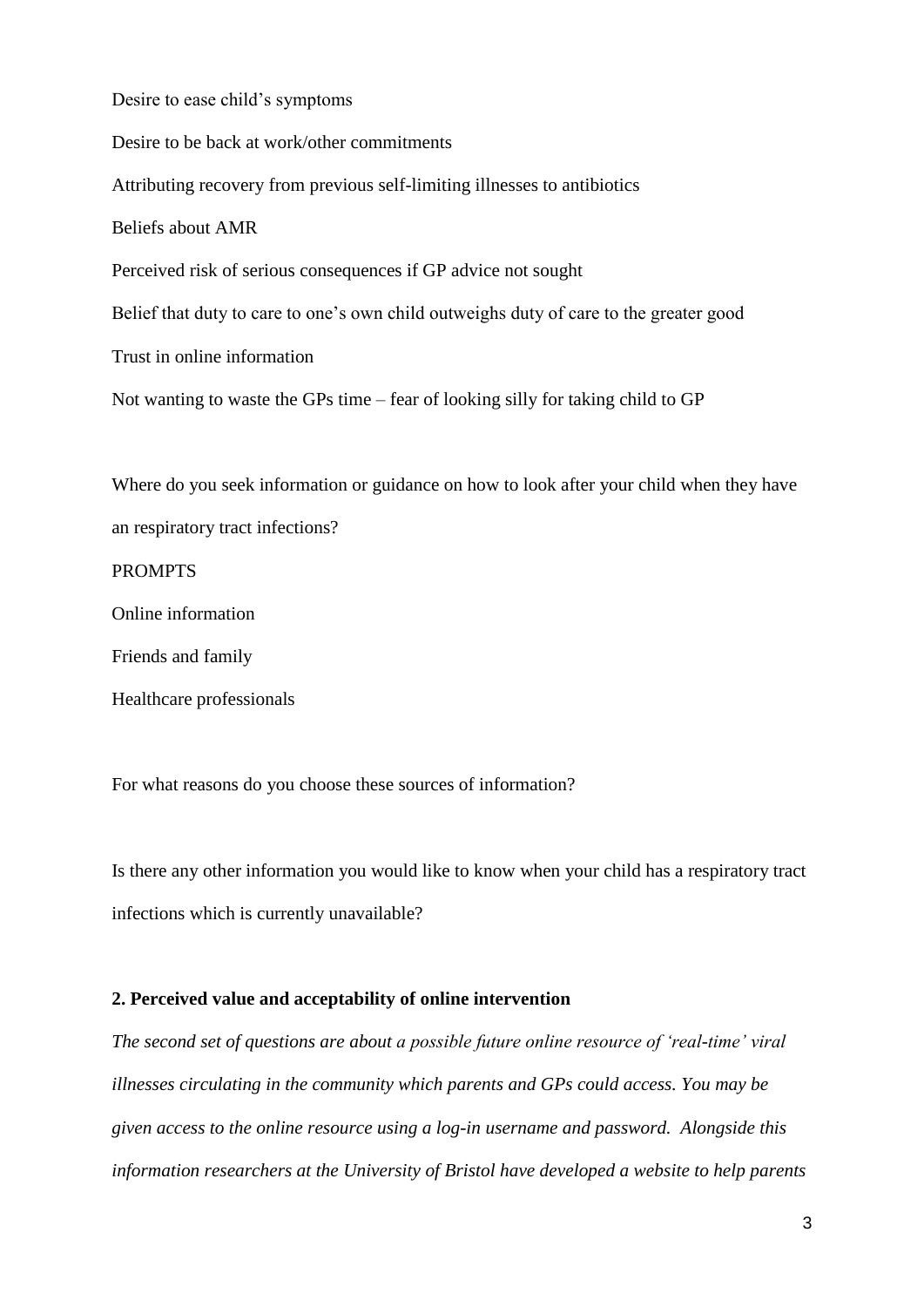*care for their child when they have a cough including when to see a doctor and how to care for your child. \*Refer to "Child-Cough.bristol.ac.uk"\**

# **GIVE PARENTS TIME TO READ THROUGH PAPER COPIES OF THE**

# **INFORMATION AND ASK QUESTIONS.**

What are your initial impressions of the information in this resource?

## *PROMPTS*

Level of detail

User-friendly

Credibility/trustworthiness of information

What do you think is good/useful about this information? Can you describe your reasons for this view?

What do you think is not so good/bad about this information? Can you describe your reasons for this view?

## PROMPTS

Symptoms (including severity and length) – are you surprised about the duration of illnesses? Area level specific information Advice about when to consult for various symptoms

How do you think the information could be improved or made clearer?

*Is any of this information new to you?* Which parts exactly? What have you learnt from this information that you didn't already know?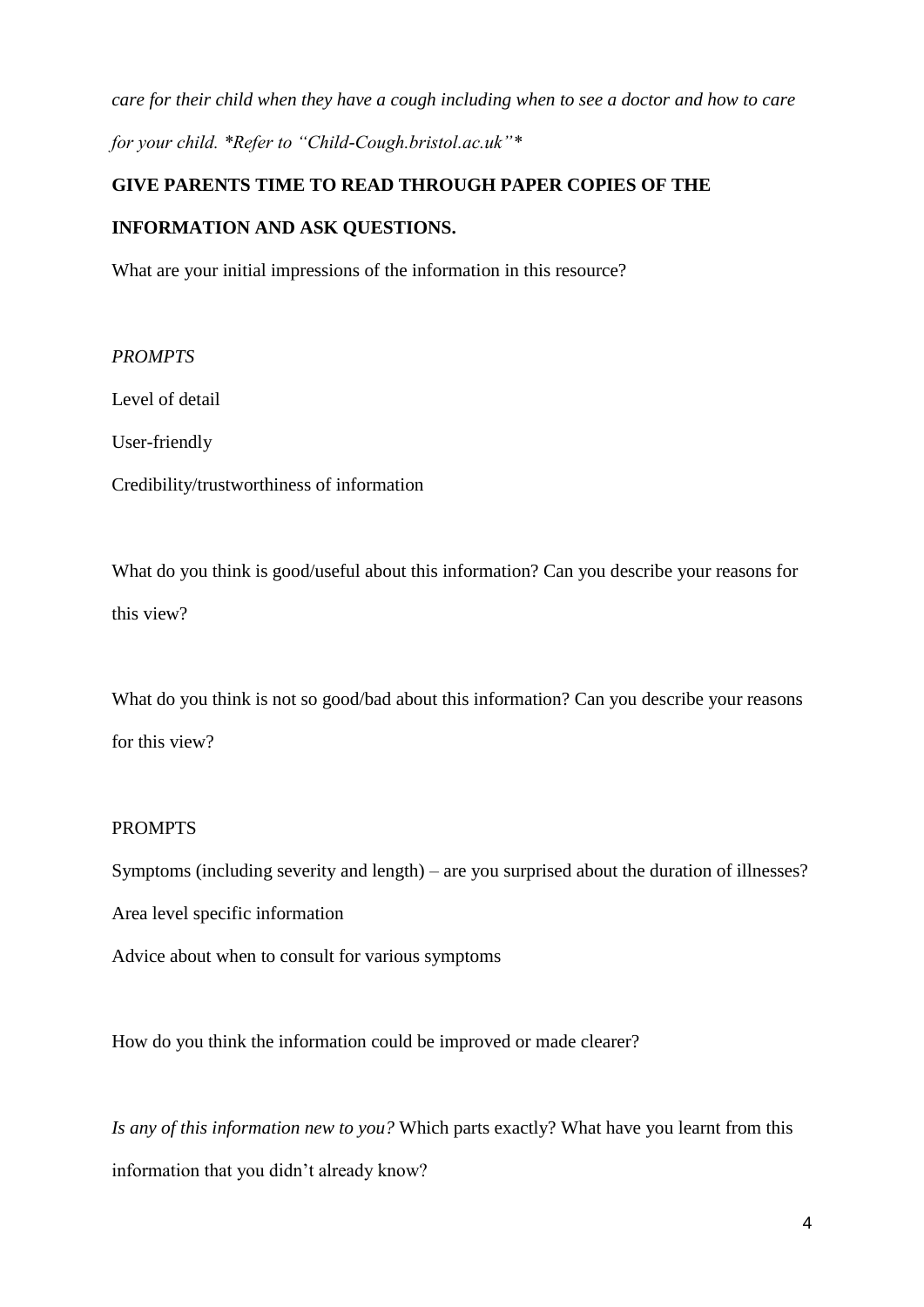How do you think this information could be best shared with parents?

### PROMPTS

Website Social media e.g. Facebook Schools/nurseries GP emails App for mobiles/ tables Alerting system (e.g. sign-up to receive text messages) Via GP vs online

### **3. Perceived impact of online intervention**

*Before this online resource is made available we would like to find out your views on how you might use the information, and what impact it might have on how concerned you are and how you look after your child when they have a RTI. During these questions I'd like you to imagine how you might use this information if your child has the symptoms of a RTI such as a sore throat, blocked or runny nose, sneezing and a cough.*

How likely are you to use this online information when your child has an respiratory tract infections?

For what reasons/under what circumstances do you think you would look at/use this information?

For what reasons/under what do you think you would not look at/use this information?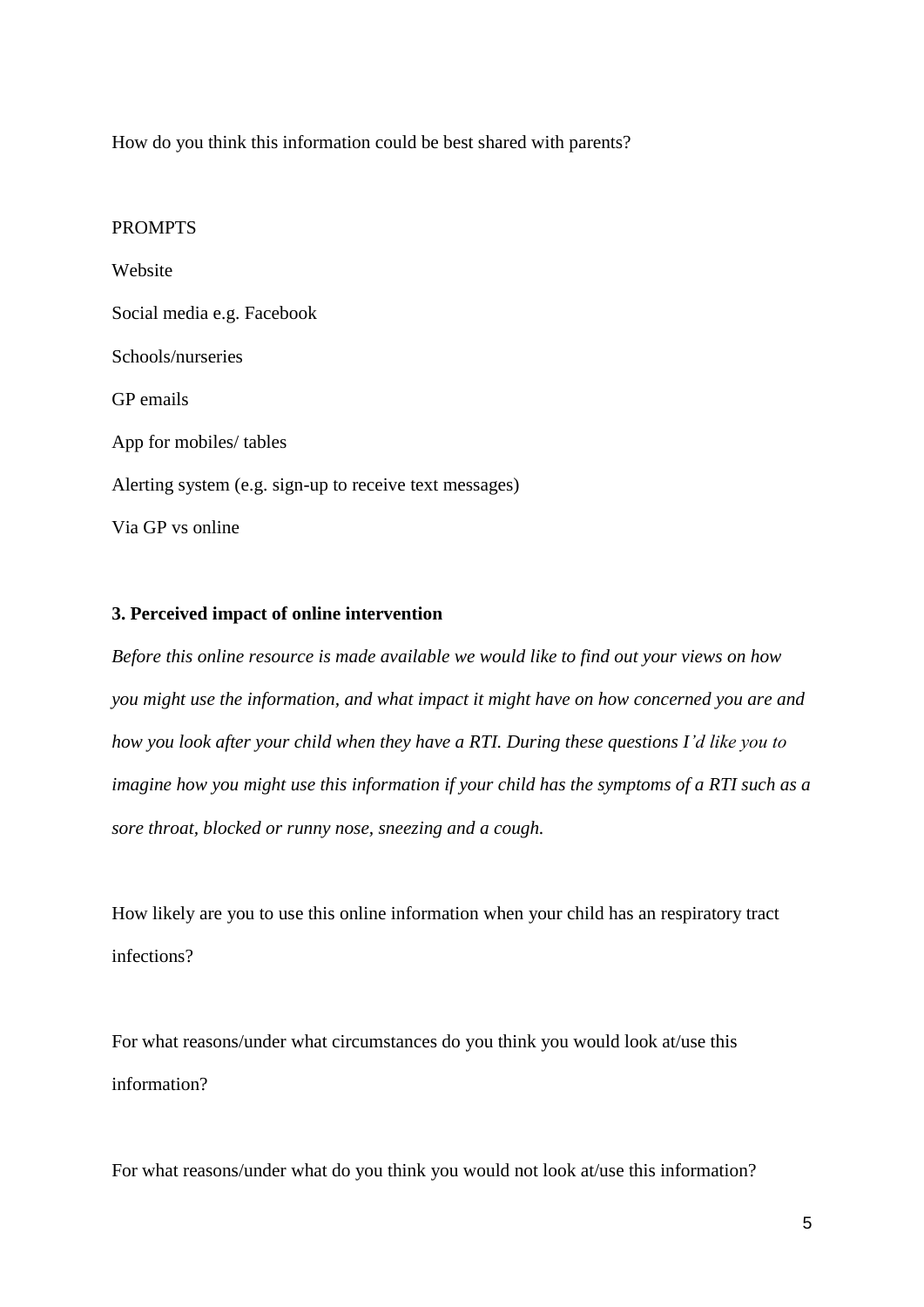### PROMPTS

Out of curiosity / when child doesn't have RTI symptoms

Child has RTI symptoms

Lack of knowledge about RTIs currently circulating and associated symptoms

Anxiety around cause of child's symptoms and severity of illness

Lack of knowledge/understanding of infections & key symptoms (i.e. what to look for in sick child)

Lack of self-care knowledge

Unsure about need to visit GP

Complexity of information

Poor internet

Prefer to trust gut instinct

*How would you use this information?* 

### *PROMPTS*

Compare child's current symptoms to those of circulating viruses Set time limit in which to visit GP based on likely length of symptoms Assess need to visit GP

*What impact (if any) do you think this information might have on how concerned you might be about your child's illness?* 

How do you think this information might influence how concerned you might be about the cause of your child's symptoms and severity of illness?